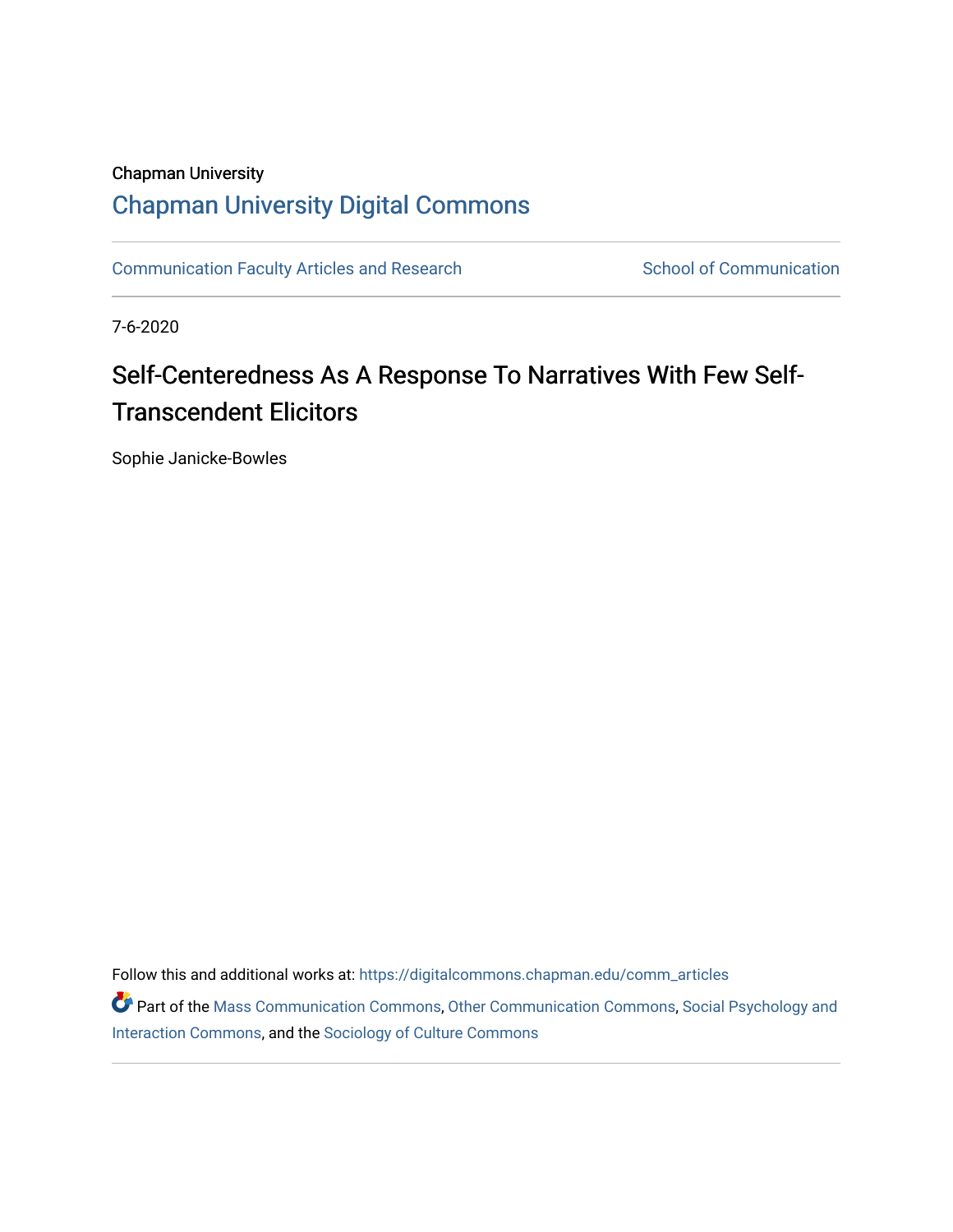# Self-Centeredness As A Response To Narratives With Few Self-Transcendent **Elicitors**

### **Comments**

This is an Accepted Manuscript of an article published in Communication Research Reports in 2020, available online at<https://doi.org/10.1080/08824096.2020.1789579>. It may differ slightly from the final version of record.

Copyright Taylor & Francis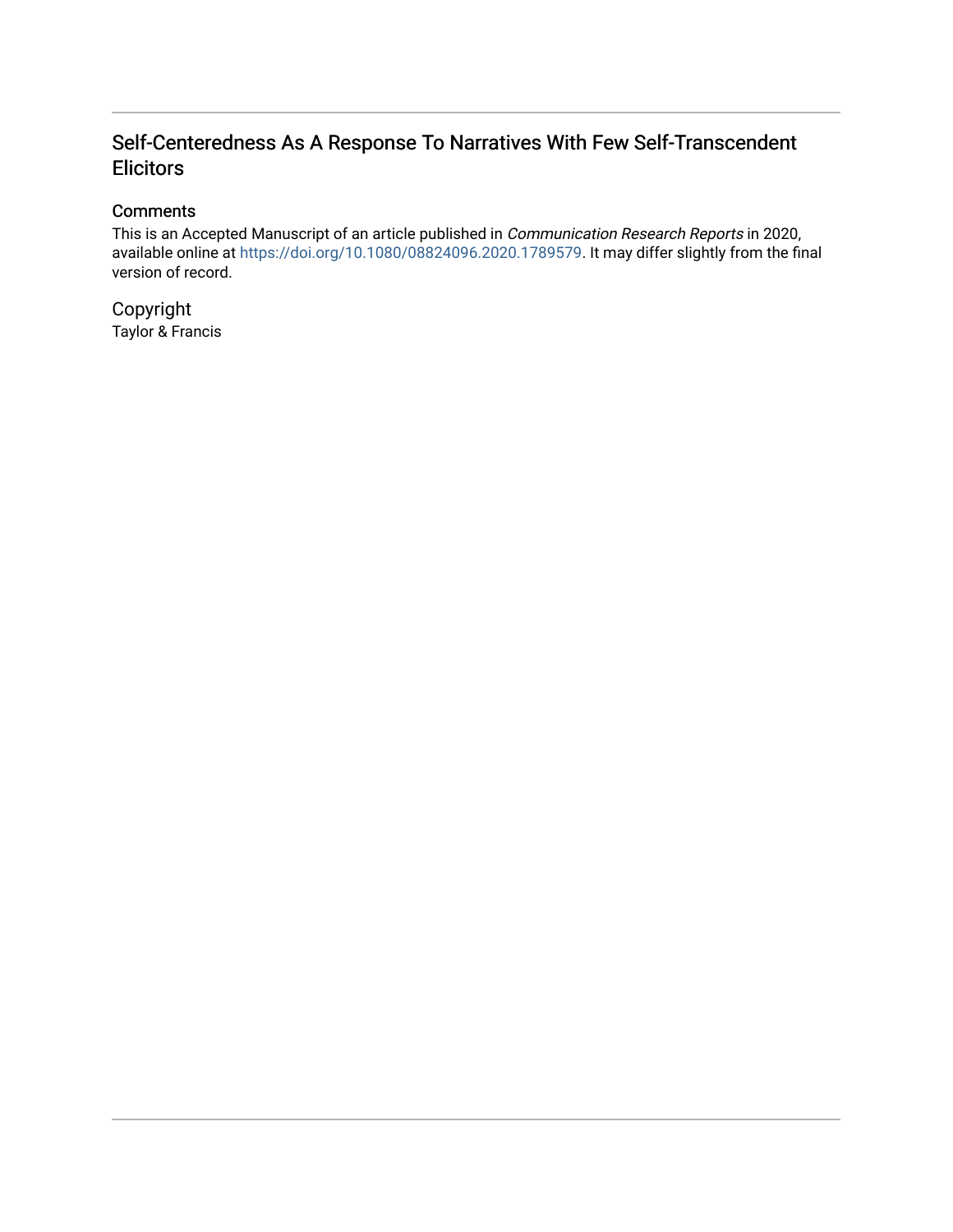#### **Self-Centeredness As A Response To Narratives With Few Self-Transcendent Elicitors**

Sophie H. Janicke-Bowles, Ph.D.

School of Communication Chapman University 1 University dr. Orange, CA 92866 bowles@chapman.edu

Sophie H. Janicke-Bowles (Ph.D., Florida State University, 2013) is an assistant professor in the School of Communication at Chapman University. Her research interests include the role that new and traditional media play in promoting and affecting character development, selftranscendent emotions, prosocial behavior, and well-being. [bowles@chapman.edu;](mailto:bowles@chapman.edu) <https://orcid.org/0000-0003-4162-3717>

**Janicke-Bowles**, S.H. (2020). Self-Centeredness As A Response To Narratives With Few Self-Transcendent Elicitors. *Communication Research Reports*. Online first. https://doi.org/10.1080/08824096.2020.1789579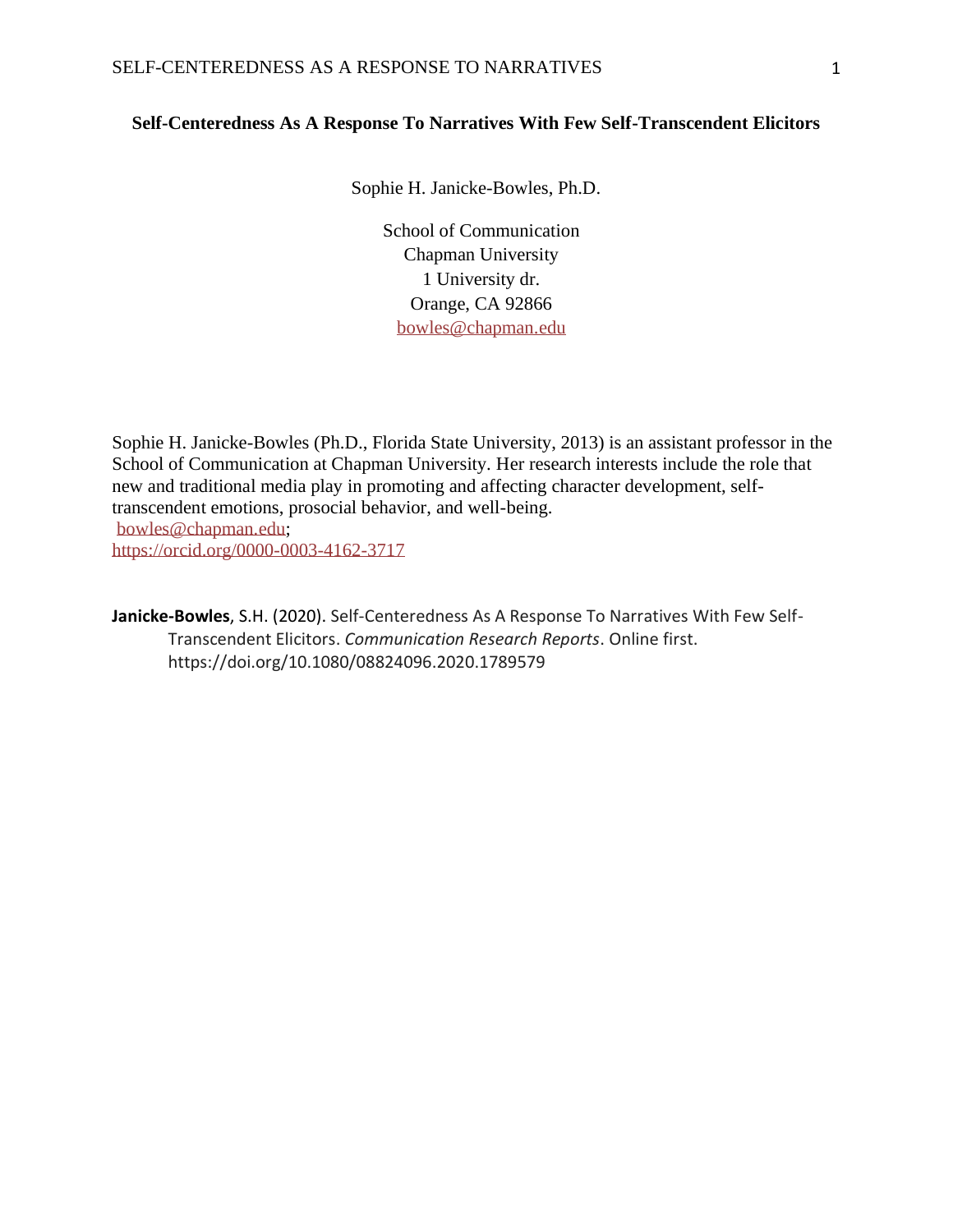#### **Abstract**

Recently scholars (Oliver et al., 2018) argued to broaden the concept of eudaimonic entertainment experiences and introduced two conceptualizations: 1. self-focused experiences, including mixed affect, contemplation and need satisfaction, and 2. other-focused experiences, including self-transcendent emotions and prosociality. The goal of the study was to investigate how the two dimensions of meaningful media experiences (self-focused vs. other-focused) are elicited from inspiring films that contain self-transcendent elicitors and explore the connection and differentiation between the two. Results of a Qualtrics experiment (N=328) revealed that films with a large amount of transcendent portrayals lead to greater experiences of mixed affect and less self-centeredness than films with a small amount of transcendent portrayals. No difference between films was found for inspiration, elevation, contemplation and need satisfaction. Implications for the understanding of the conceptualization of complex eudaimonic entertainment experiences are discussed.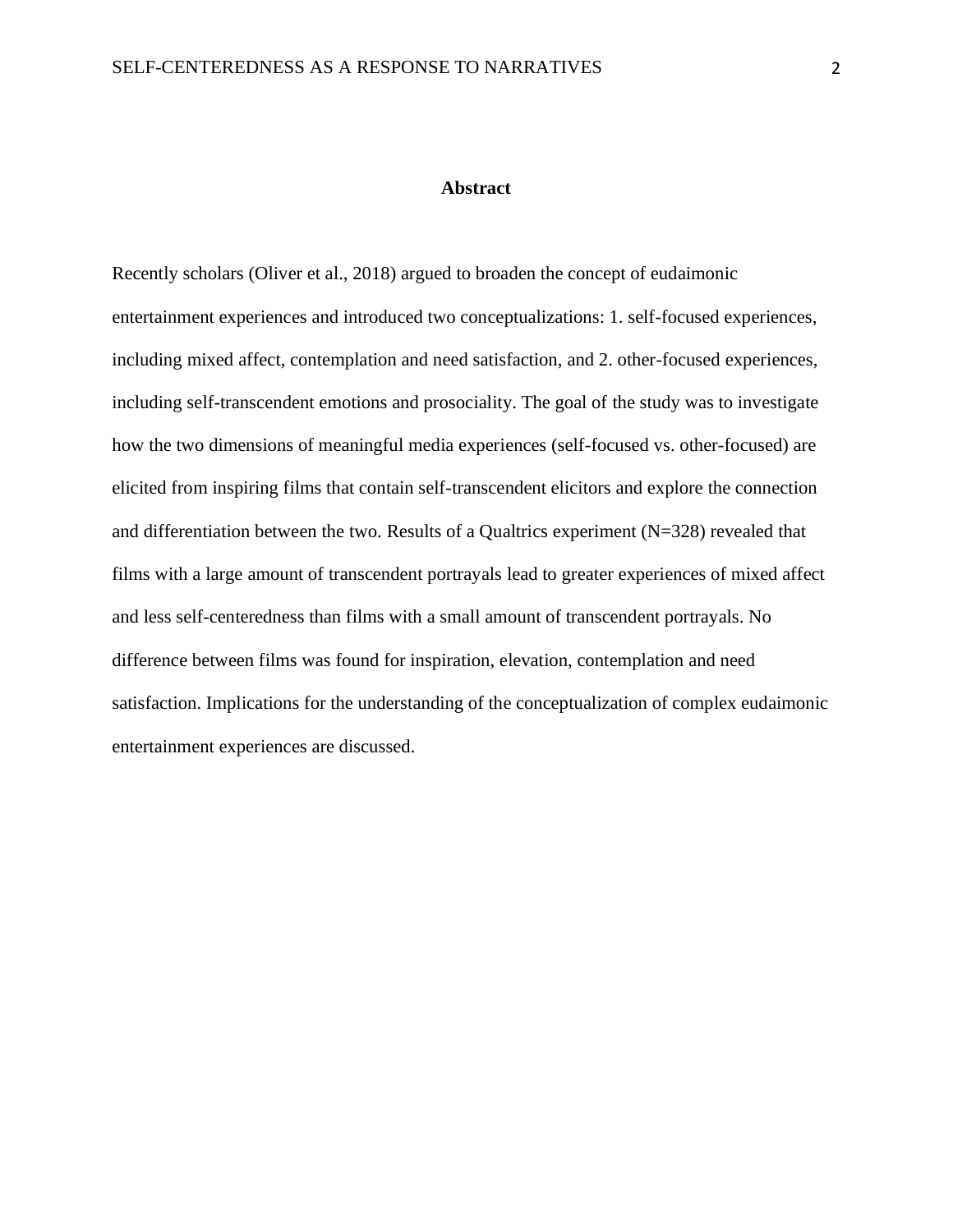**Self-Centeredness As A Response To Narratives With Few Self-Transcendent Elicitors**  Today, online videos often make us feel moved, touched and contemplative. Scholars refer to such media experiences as meaningful or eudaimonic ones, which are different from feeling mere delight and joy (i.e., hedonic experiences) when consuming media. Meaningful media experiences include many dimensions. Oliver et al. (2018) laid out two conceptualizations: One that involves more self-focused experiences of mixed affect (feeling happy and sad at the same time), contemplation and need satisfaction, and another one that involves more other-oriented experiences of self-transcendent emotions (i.e., elevation, gratitude), connectedness and prosociality. Thus far, little empirical research has tried to understand how these two dimensions of meaningful media experiences are related, how much they co-occur and how they are elicited.

The current study refers to recent research on inspiring media which has found that portrayals of transcendent character strengths (i.e., a media character modeling kindness) are specifically predictive of such other-oriented experiences (Dale et al., 2017a; Clayton et al., 2020). However, it is unclear as of yet, if such content would also elicit self-focused experiences. Therefore, the goal of the study was to investigate how the two dimensions of meaningful media experiences (self-focused vs. other-focused) are elicited from inspiring films that contain selftranscendent elicitors and explore the connection and differentiation between the two. The findings will contribute to the media psychological literature by allowing a better understanding of the complex eudaimonic entertainment experience.

#### **Self-Transcendent Eudaimonic Entertainment Experiences**

Overall, eudaimonic entertainment experiences, sometimes also referred to as inspiring media experiences (Raney, et al., 2018), are defined by a set of cognitive and emotional experiences that may impact well-being in the short and (potentially) long term by fostering a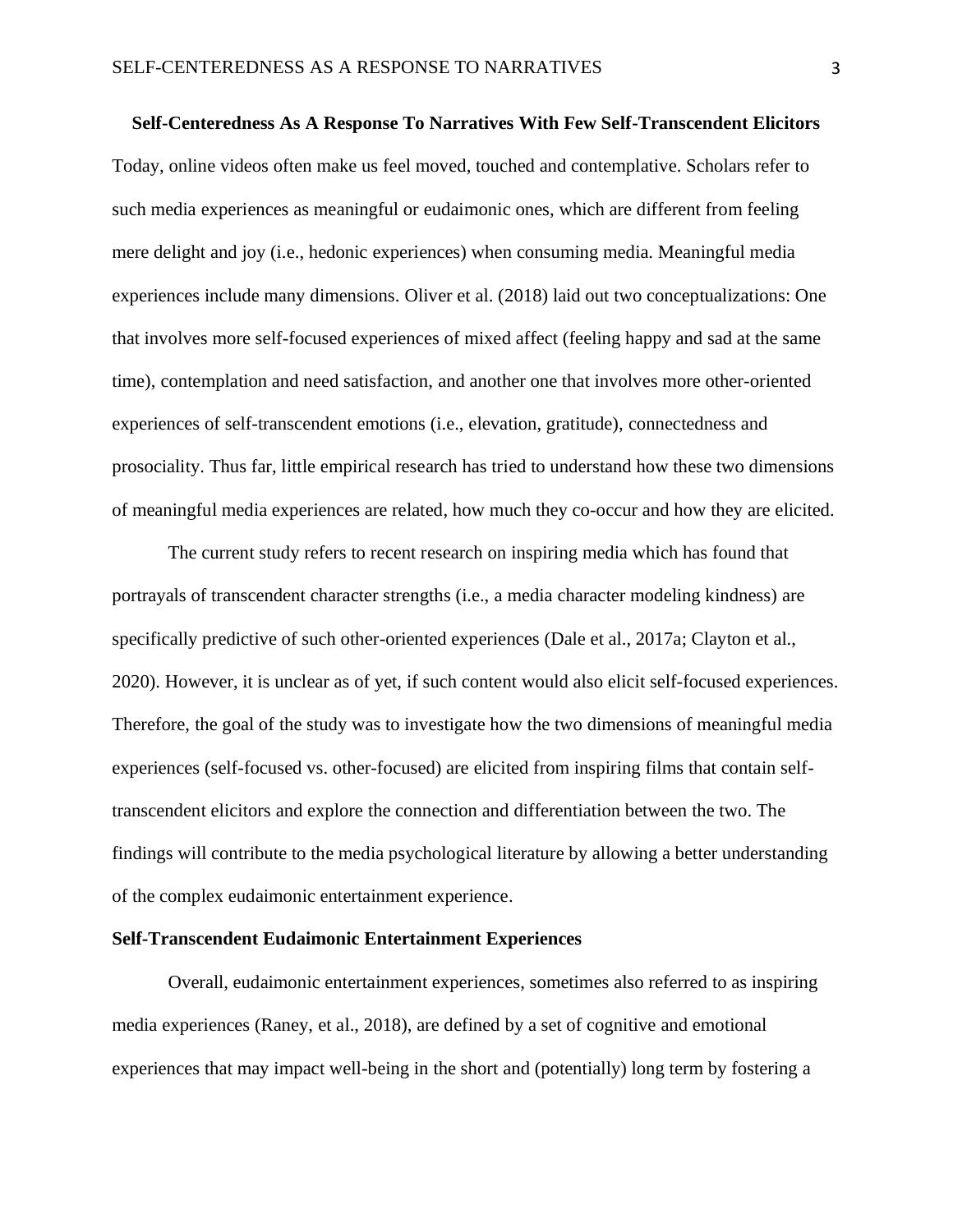sense of meaning, connectedness and understanding about life or humanity as a whole (Oliver & Bartsch, 201). Oliver et al. (2018) formally introduced the idea that eudaimonic entertainment experiences can be categorized into self-focused, insight finding experience on the one hand and outward-focused (self-transcendent), helping or interconnectedness experience on the other hand. The authors define self-transcendent media experiences as ones that go beyond personal benefits and entail the understanding of a greater interconnectedness between the audience and others or a higher nature. This rationale is based on the conceptualization of a specific set of positive emotion that are referred to as self-transcendent emotions and include awe, elevation, gratitude, and admiration (e.g., Algoe & Haidt, 2009). Those emotions concern others more so than the self, draw us out of our ego-centric consciousness and make us feel more connected (Janicke & Oliver, 2017) and prosocial (Schnall et al., 2010).

#### **Elicitors of Self-transcendent Experiences**

Self-transcendent emotions can be elicited by portrayals of transcendent character strengths (i.e., gratitude, hope) which are personality traits that represent the virtue of transcendence: a disposition to strive for and connect with purpose and meaning greater than ourselves (see Raney et al., 2018). Dale et al. (2017a, Dale et al., 2017b) found that portrayals of transcendent character strengths, such as characters overcoming obstacles, saying "thank you" or showing kindness, are relatively common in what lay people and media professionals refer to as "inspiring media." In turn, research has found that witnessing media characters portraying such transcendent character strengths can elicit said self-transcendent emotions as well as a state of inspiration (Dale, et al., 2017a; Clayton et al., 2019). For example, Dale et al. (2017a) found that immediately after the depiction of a transcendent elicitor (characters portraying hope or gratitude) in a short video, participant's ratings of inspiration increased more than before the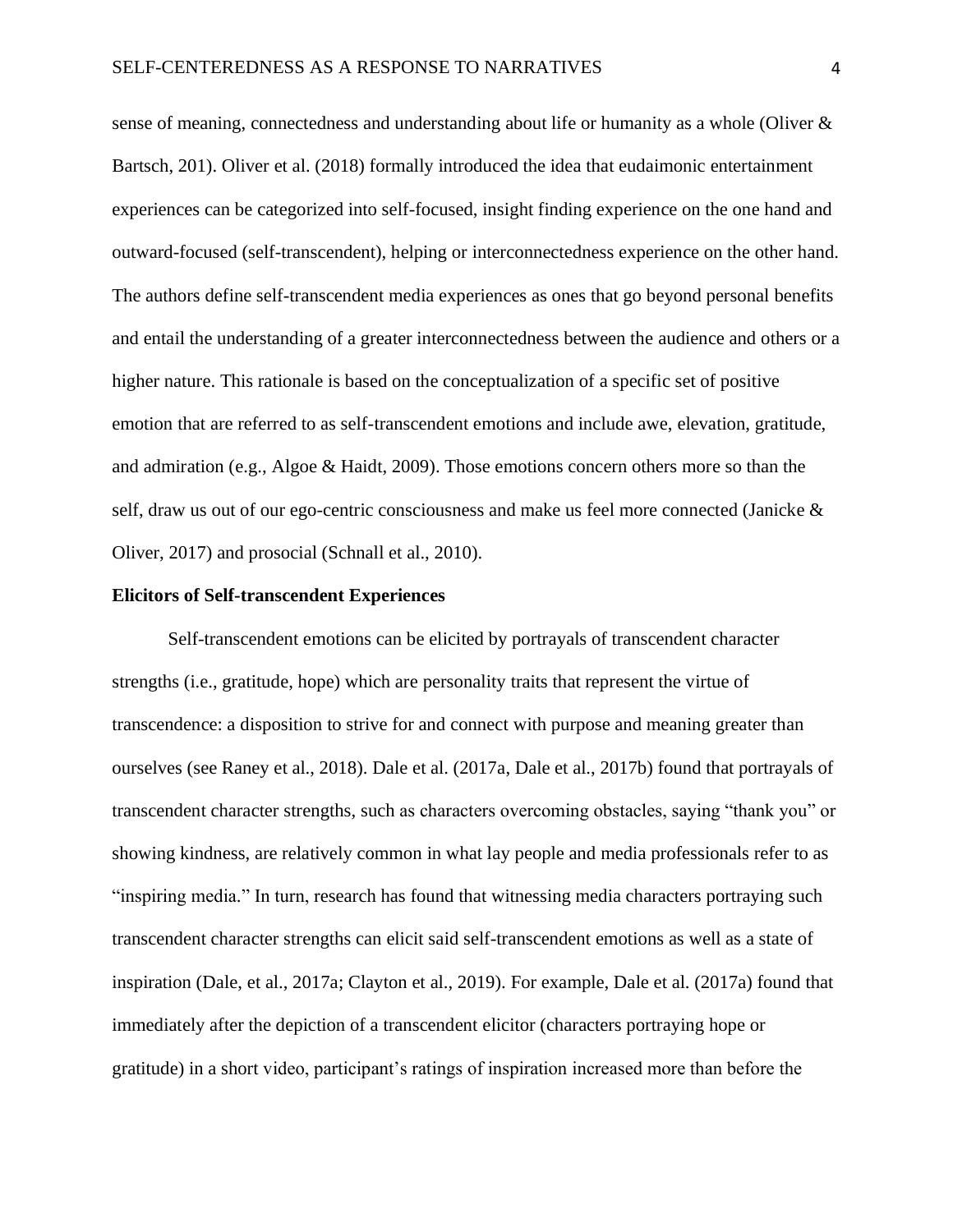elicitor was present. Even though inspiration—being a motivational state—has not been defined as a self-transcendent emotion per se, it has been associated with a transcendent outlook (Thrash & Elliot, 2003) and as such could be understood as another self-transcendent experience.

Moreover, research indicates a relationship between number of transcendent elicitors present in inspiring videos and stronger audience experiences such as liking, commenting or views of an online video (Dale et al., 2017; Dale et al., 2019). Theoretically, these stronger responses can be the result of increased emotional flow (Nabi, 2015) elicited by the transcendent portrayals which can increase the appreciation of the narrative and motivate future actions more so than narratives without (or only a few) such elicitors (see Clayton et al., 2019). Consequently, a dose-response relationship was assumed between the amount of transcendent portrayals and respective entertainment experiences. First, related to inspiration, it was predicted:

H1: Among eudaimonic films, those with many transcendent portrayals will be perceived as more inspiring than films with only few transcendent portrayals.

The portrayal of moral virtue and kindness has been shown to elicit the self-transcendent emotion of elevation (Algoe & Haidt, 2009; Dale et al., 2017a), which is the so far most studied self-transcendent emotion in the context of eudaimonic entertainment experiences. Elevation is defined as an experience of feeling moved and touched when encountering moral beauty, which is a prototypical transcendent portrayal. Since previous research did not differentiate between the potentially different types of eudaimonic media experiences, direct evidence that elevation is an entertainment response particularly associated with content that contains a lot of selftranscendent portrayals is lacking as of yet. Based on the transcendent elicitor of moral beauty in transcendent narratives, it was predicted: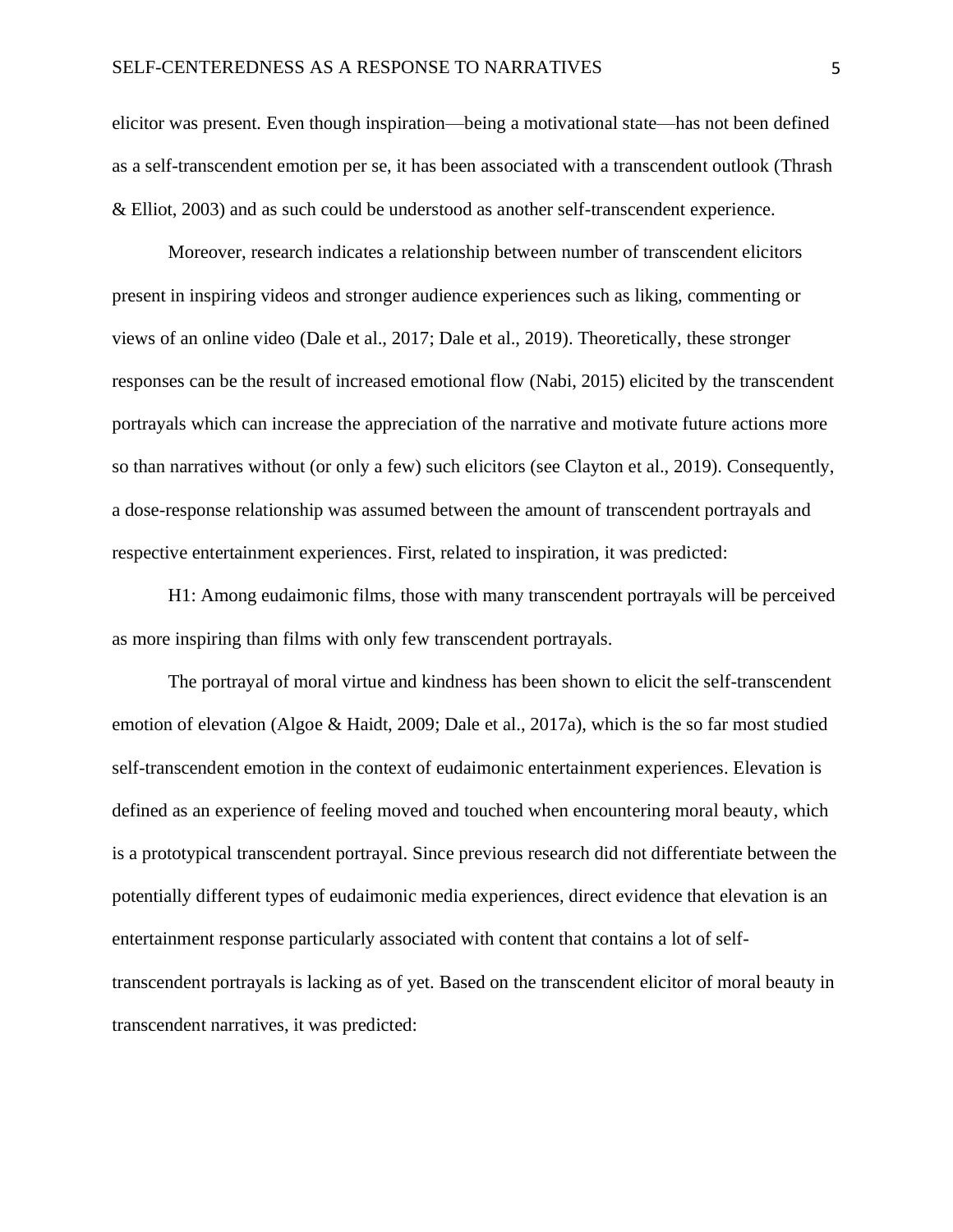H2: Among eudaimonic films, those with many transcendent portrayals will be perceived as more elevating than films with only few transcendent portrayals.

#### **Self-Oriented Eudaimonic Entertainment Experiences**

Common for all eudaimonic entertainment experiences are a sense of meaning, mixed affect, that is feeling happy and sad at the same time (Oliver  $\&$  Bartsch, 2011), states of contemplation (Bartsch, 2012), and intrinsic need satisfaction. According to Oliver et al. (2018) these experiences may, for some people and for some narratives—for example narratives with transcendent portrayals—be expanded to include other-oriented experiences such as selftranscendent emotions (including mixed affect, see Clayton et al., 2019) as well. For example, witnessing a character showing perseverance through challenging times, which is a transcendent portrayal of hope, may increase a viewer's self-efficacy to push through their own hardships in life, reflecting more self-focused eudaimonic experiences. Additionally, a viewer may also experience a feeling of elevation and hope for the future and humanity, reflecting more transcendent experiences. However, the conventional eudaimonic experiences can be expected from any eudaimonic narrative (stories that deal with the human condition, life's purpose) regardless of the amount of transcendent portrayals present. Consequently, it was predicted:

H3: There will be no difference between conditions in viewers experience of a) mixed affect, b) contemplation and c) intrinsic need satisfaction.

It is expected that narratives with transcendent portrayals are more likely to elicit selftranscendent media experiences which focus on others more so than the self. Conversely, narratives with less transcendent portrayals should predict less outward oriented responses. This outward orientation thus far has been assessed with measures of connectedness (Janicke & Oliver, 2017) and altruism (Schnall et al., 2010). The current study expanded upon these typical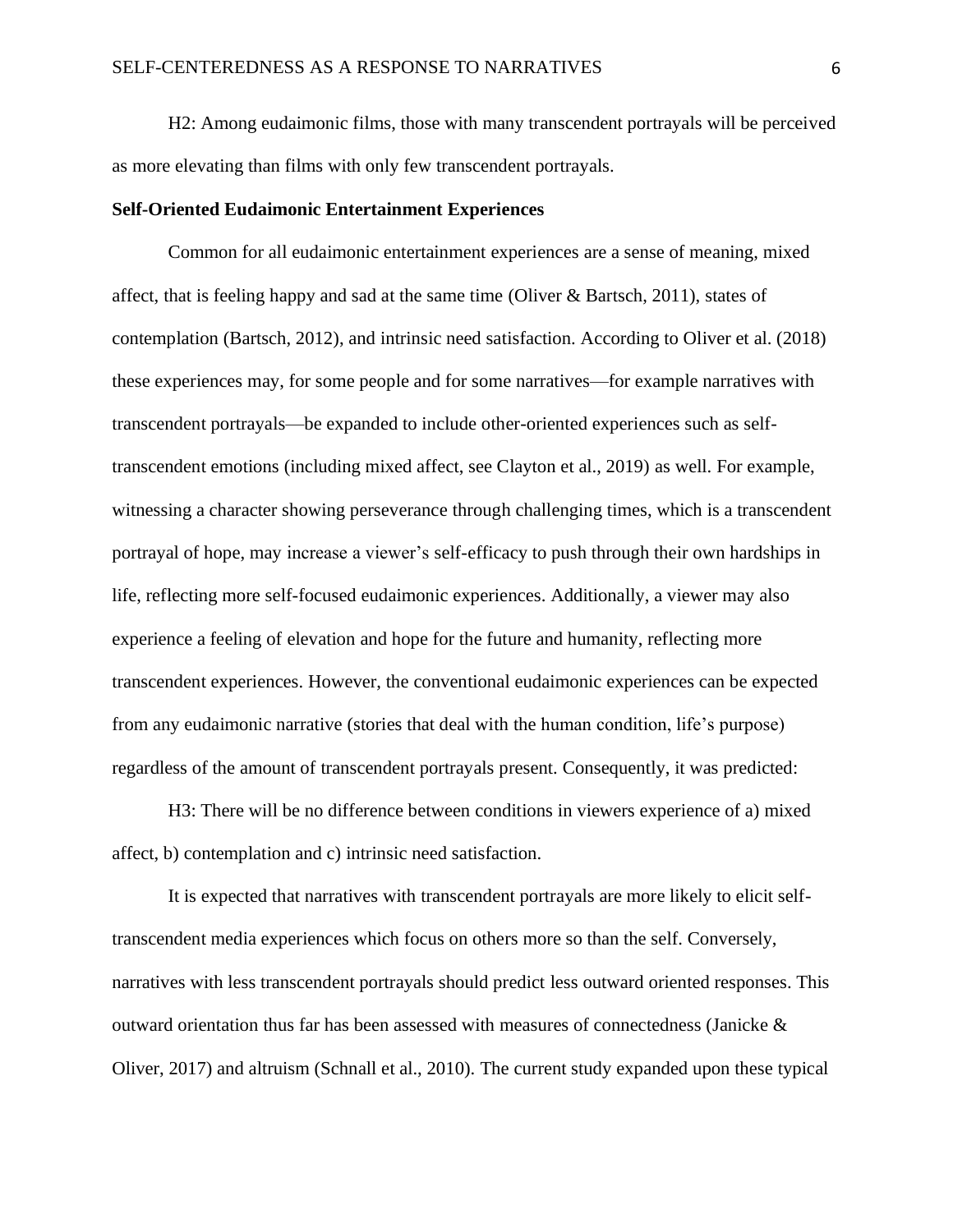other-focused measures and explored the opposite, namely the concept of self-centeredness (i.e., narcissism, Raskin & Terry, 1988), which can come at the cost of others. If transcendent portrayals within eudaimonic films indeed lead to a greater orientation toward others, then such narratives should exclude experiences that come at the cost of others well-being, namely selfcenteredness. Therefore, it was predicted:

H4: Among eudaimonic films, those with many transcendent portrayals will elicit lower self-centeredness as a response to remembering the film than films with only few transcendent portrayals.

#### **Methods**

#### **Sample, Stimulus Materials, and Procedure**

An online Qualtrics panel was employed with 328 valid responses (n=22 were excluded based on failed attention check responses) from participants in the U.S. with equal proportion of gender (50.3% male) and a wide age range ( $M = 50.59$ ,  $SD = 17.21$ ;  $Min = 18$ ,  $Max = 92$ ). Of the sample, 79.3% were White, 10.4% Black, 4.0% Asian, 3.4% Hispanic, 2.7% other and less then 1% American Indian or Alaska Native (.3%). Participants were randomly assigned to either the film condition with a large number ( $N = 164$ ) or small number ( $N = 164$ ) of transcendent portrayals.<sup>1</sup>

Six eudaimonic films per condition were selected (see table 1) that varied in their presence of transcendent portrayals (i.e., portrayals of kindness, gratitude, nature) as put forth by a content analysis of "inspiring" films by Dale et al. (2017b) and had a trailer available to show participants. Dale et al. (2017b) coded 50 pre-selected inspiring films according to their presence

<sup>1</sup> A post-hoc power analysis using G\*Power 3.1 was conducted with a calculated effect size of  $d = .288$  based on the mean difference between groups of mixed affect, the variable with the largest effect size results in the current analysis, alpha = .05 and  $n = 164$  per group. The analysis yielded a power of .83.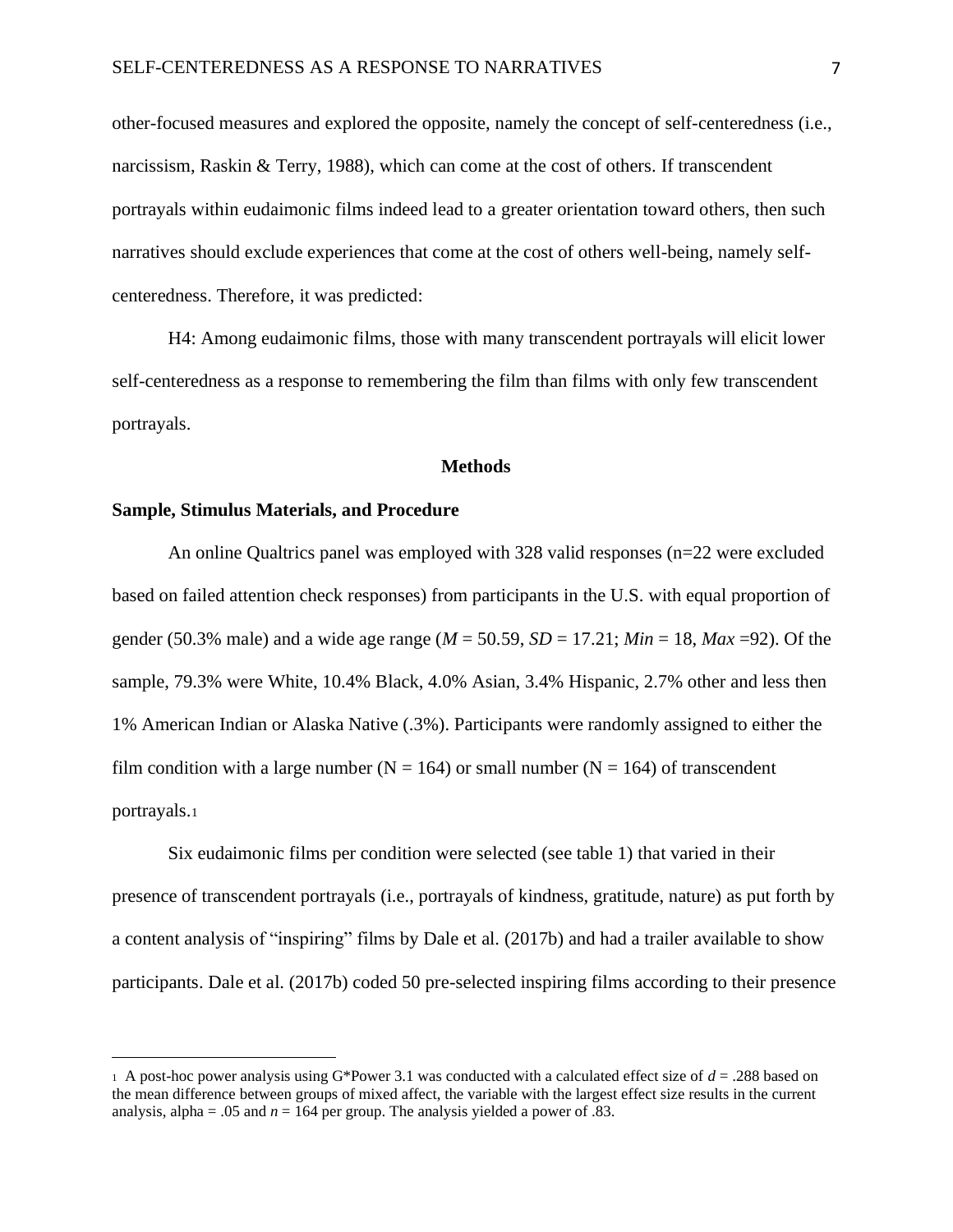of modeled transcendent character strengths (i.e., a character showing gratitude or kindness) and direct elicitors of self-transcendent emotions (i.e., beautiful nature for the elicitation of awe; perseverance for the elicitation of hope).

---Table 1 here---

After completion of demographic questions, participants were first asked if they had previously seen any of the six films and then asked to select one of the six films, they remembered the best, which were presented in random order with their respective movie poster image, the movie name and release year. They were asked how often they had watched the film before (zero to more than five times), were exposed to the trailer of their selected film and subsequently asked to elaborate on how the film made them feel the first time they had watched it and why it made them feel this way. Following this open-ended elaboration to spark their memory about the film, the dependent variables were measured.

#### **Measures**

All scales were measured using a 7-point Likert-type scale ranging from  $1 =$  "not at all/strongly disagree", to  $7 =$  "very much/strongly agree", and referenced to how watching the film the first time made participants feel and think (excluding self-centeredness).

#### *Affect*

*Elevation* was assessed with six items by Oliver et al. (2012) including *touched, moved, emotional, meaningful, compassionate and <i>tender* ( $M = 5.65$ ,  $SD = 1.13$ ,  $\alpha = .879$ ).

*Mixed affect* was calculated following the procedure put forth by Ersner-Hershfield et al., (2008) which uses the minimum score of participants positive and negative affect responses. Scoring 1 in negative and 5 in positive affect results in a low mixed affect score of 1. Positive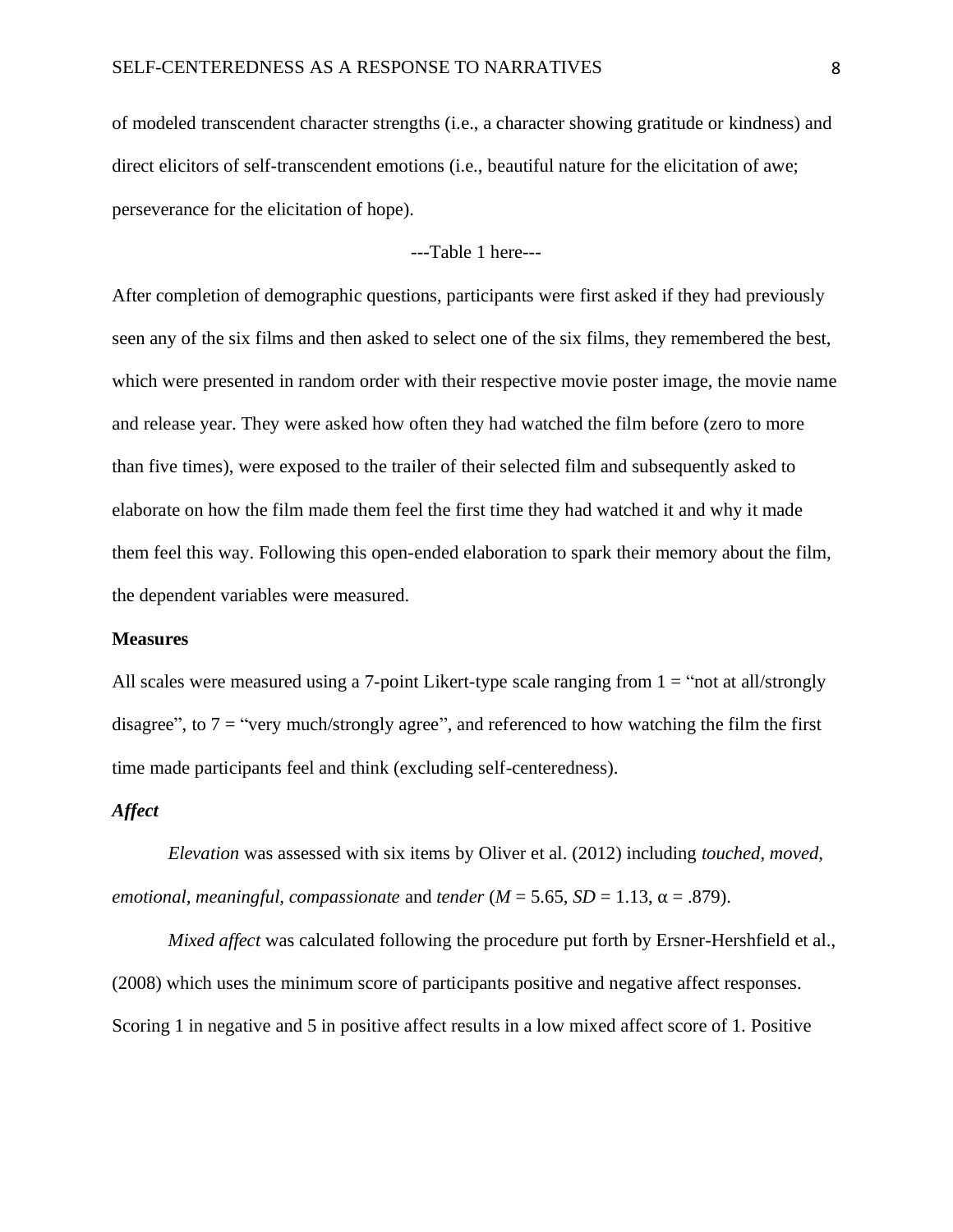(*cheerful, happy and upbeat, M* = 5.02, *SD* = 1.51,  $\alpha$  = .870)<sub>2</sub> and negative affect (*sad, gloomy, depressed*, and *melancholy*,  $M = 3.22$ ,  $SD = 1.48$ ,  $\alpha = .777$ ) were assessed also using previous scales by Oliver et al., (2012). If the participant reported a 1 in positive affect (or negative affect) and a 5 in negative affect (or positive affect), the mixed affect score was  $1 \ (M = 2.87, SD = 1)$ 1.29).

*Inspiration* was assessed with four items from the inspiration scale by Thrash and Elliot (2003). Example items are: "I felt inspired" and "Something in the movie inspired me" ( $M =$ 5.36,  $SD = 1.55$ ,  $\alpha = .952$ ).

#### *Contemplative experiences*

Reflective thoughts were measured with Bartsch's (2012) contemplative experience scale (4 items). Items were adapted to exclude any wording referring to emotions to ensure a pure assessment of reflective thinking. An example item is: "Watching the movie made me think about myself"  $(M = 5.26, SD = 1.43, \alpha = .913)$ .

#### *Intrinsic Needs*

Intrinsic needs were measured with Reinecke et al.'s (2014) 12-item Facebook intrinsic need satisfaction scale, which was adapted to the film viewing context. Example items for each need are: Autonomy (4 items): "After watching the movie, I felt like I am in control of my future"  $(M = 5.01, SD = 1.33, \alpha = .835)$ ; Competence (4 items): "After watching the movie, I felt like I can make a meaningful contribution to the world" ( $M = 4.66$ ,  $SD = 1.47$ ,  $\alpha = .899$ ); Relatedness (4 items): "After watching the movie, I felt more connected toward other people" (*M*  $= 4.86$ , *SD* = 1.47,  $\alpha = .901$ ). A CFA confirmed a moderate satisfactory fit for the 3 factors ( $\gamma_2$  = 189.85, *df* = 51, *p* <.001; RMSEA = .093; CFI = .955; SRMR = .038).

<sup>2</sup> Due to a mistake in setting up the Qualtrics questionnaire, the original fourth item, joyful, was not assessed.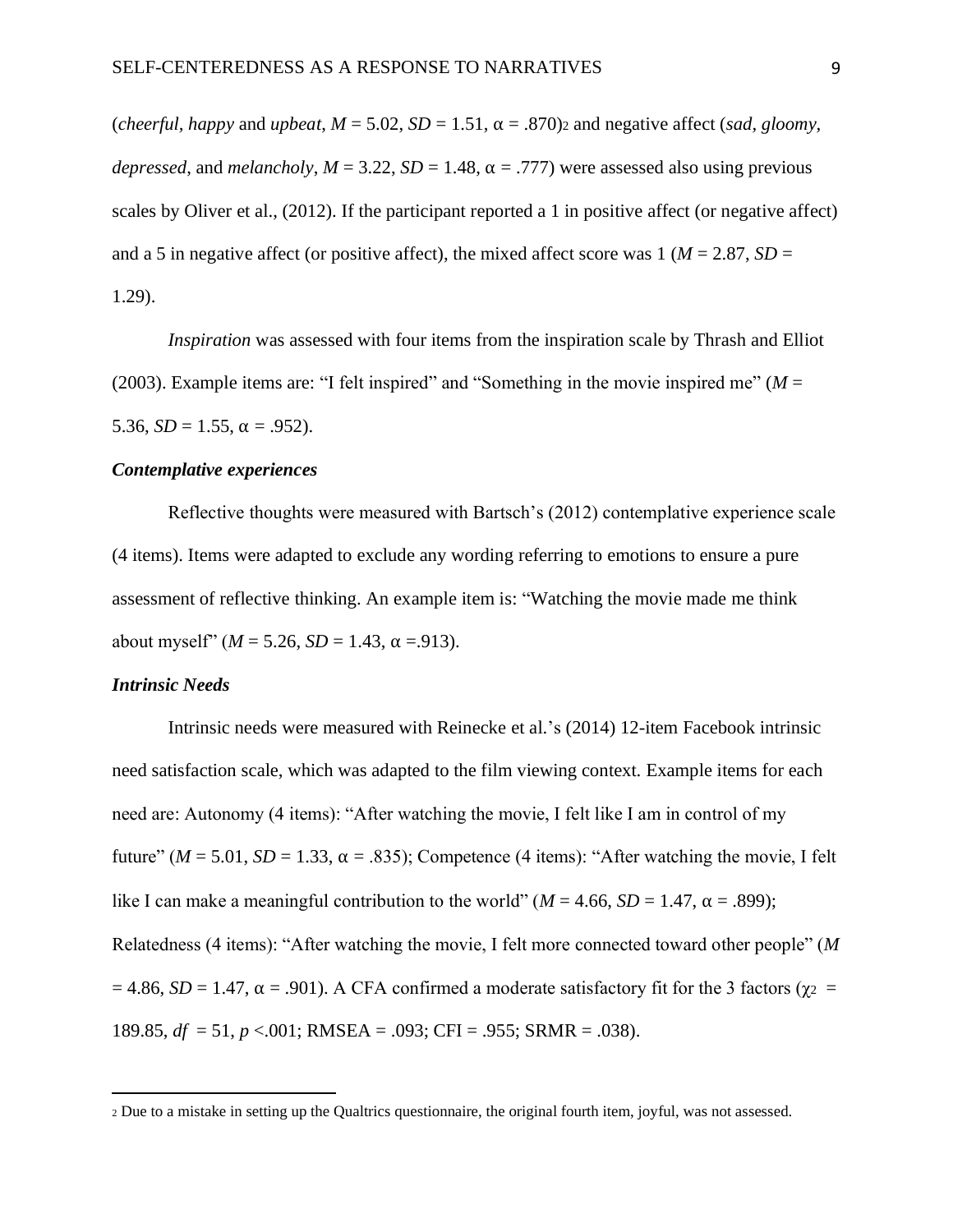#### *Self-centeredness*

Seven items from the Narcissism Personality Inventory-40 item scale (Raskin & Terry, 1988) were chosen to measure participants current self-centeredness. An exploratory factor analysis supported a one-factor solution explaining 45% of variance. An example item is: "I can live my life in any way I want to"  $(M = 4.12, SD = 1.31, \alpha = .844)$ .

#### *Manipulation check*

Eight transcendent character portrayals as previously outlined by Dale et al. (2019) were employed to identify weather the two conditions differ in their perceived portrayal of transcendence. The eight content categories included portrayals of hope, tragedy, moral beauty (kindness), non-moral beauty (admiration, appreciation of natural beauty), love, gratitude and zest ( $M = 5.79$ ,  $SD = 1.05$ ,  $\alpha = .873$ ) which participants had to rate in regard to how well each portrayal described the content of the film they selected  $(1 -$ "describes the content not well at all",  $7 =$  "describes the content very well").

#### **Results**

#### **Manipulation Check**

To check if the manipulation of high versus low transcendent portrayals in eudaimonic films was successful, an ANOVA was conducted. In support of the manipulation of conditions, films with more transcendent elicitors ( $M = 6.03$ ,  $SD = .925$ ) were perceived by participants to contain such portrayals more so than films with a low amount of such elicitors ( $M = 5.55$ ,  $SD =$ 1.11):  $F(1,326) = 17.89$ ,  $p<0.001$ ; *partial*  $\eta = 0.052$ , *partial*  $\omega = 0.05$ .

### **Hypotheses Testing**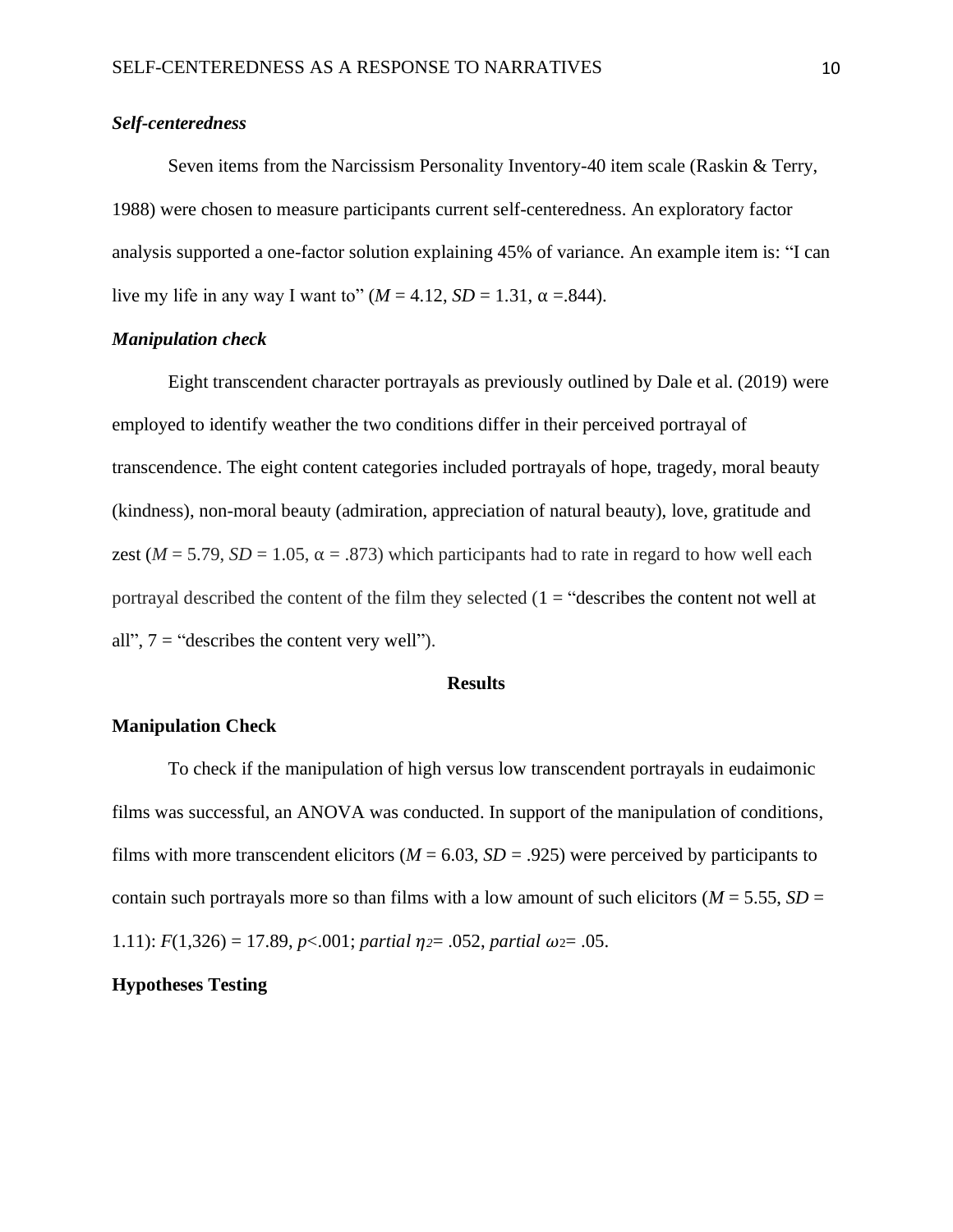All variables were subject to a MANCOVA, controlling for age and gender, which have been shown to effect eudaimonic entertainment experiences in previous studies (i.e., Raney et al., 2018), and the liking of and average exposure to the film.

The multivariate analysis was significant for all covariates and the film condition: *F*(8,  $315$ ) = 2.36, *p* = .018, *partial*  $\eta$ *<sub>2</sub>*= .056, *partial*  $\omega$ <sub>2</sub>= .03. The analysis revealed a non-significant difference between conditions for inspiration, leaving H1 unsupported. In contrast to H2, elevation was also not significantly different between film conditions, but trending in the expected direction. H3 predicted no significant difference between conditions in a) mixed affect, b) contemplation and c) need satisfaction. The analysis supported H3b and H3c ( $p > .05$ ), however, mixed affect was significantly higher in the high transcendent (*adj. M* = 3.05, *SE* = .09) than low transcendent film condition (*adj.*  $M = 2.69$ ,  $SE = .09$ ,  $p = .008$ ), leaving H3a unsupported.

A follow up equivalence test (Weber & Popova, 2012) with a medium effect size of  $r =$ .20, following a balanced approach with an effect size delta of  $\Delta \approx .141$  was employed to test for the significance of the null findings for H3b and H3c. For neither contemplation nor the intrinsic needs (all three needs were averaged for this analysis  $M = 4.84$ ,  $SD = 1.32$ ) was the equivalence test significant (contemplation:  $t(326) = 1.78$ ,  $p = .392$ ; intrinsic needs:  $t(326) = 1.00$ ,  $p = .146$ ) indicating that the non-significant difference between groups for contemplation (H3b) and need satisfaction (H3c) cannot be absolutely confirmed.

H4 predicted a difference between conditions in self-centeredness as a consequence of remembering the film. In support of H4, films with a large amount of transcendent portrayals (*adj.*   $M = 3.95$ ,  $SE = .09$ ) elicited less self-focused experiences than films with a lower amount of transcendent portrayals ( $adj$ ,  $M = 4.29$ ,  $SE = .09$ ). Table 2 summarizes the results.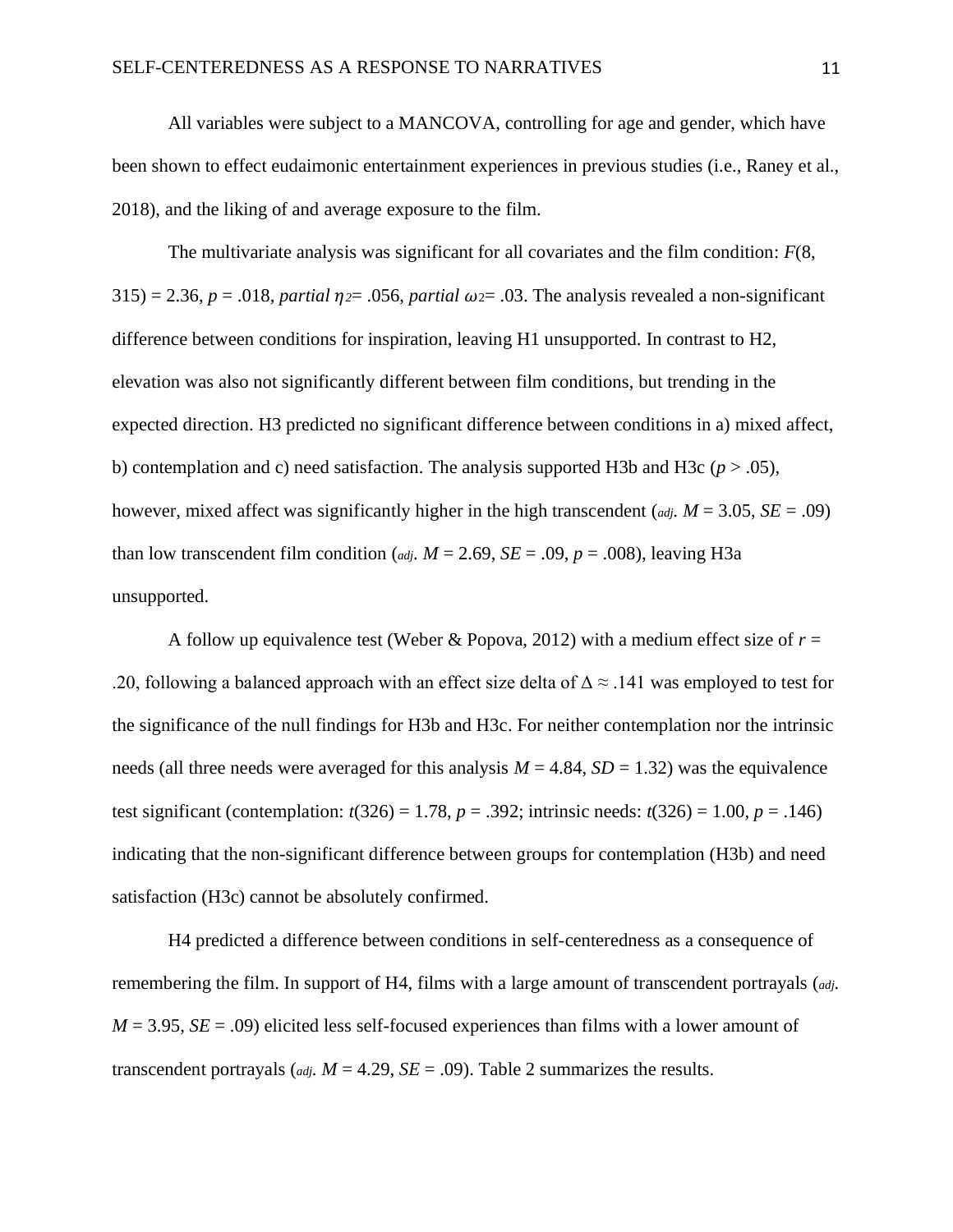#### ---Table 2 here---

To better understand some of the insignificant findings, a follow up MANCOVA was conducted, analyzing the four most often named films separately for all dependent variables, including the covariates. The results of the analysis can be found as an additional document in OSF (anonymous link: https://osf.io/46jnc/?view\_only=d2f7db87988d42f288fb8f65a2273d57).

#### **Discussion**

The current study explored the relationship between two proposed dimensions of meaningful media experiences (Oliver et al., 2018), namely self vs. other focused, from the framework of self-transcendence as portrayed in popular films.

First, the relative prevalence of transcendent portrayals between the conditions was not perceived as starkly (even though significantly) different between participants as per the high means in the manipulation check. This is not surprising given that even the low transcendent film group involved a significant number of elicitors. Consequently, comparing narratives with high versus moderate number of transcendent elicitors was not enough to differentiate the conditions in self-transcendent emotions (elevation) or feelings of inspiration. A better manipulation in future research would be comparing eudaimonic entertainment with and without (or hardly any) transcendent portrayals but depictions of tragedy and coping with death instead (i.e., Rieger et al., 2015), which are also themes previously associated with eudaimonic media.

Second, as predicted, contemplation and need satisfaction seem to co-occur for all types of eudaimonic narratives, regardless of transcendent portrayals, with slight variations depending on the storyline. As per the follow-up analysis, Rocky resulted in significantly higher contemplation than Shawshank Redemption, potentially explaining the non-significant equivalence test for contemplation (H3b). Similarly, Rocky was associated with the highest score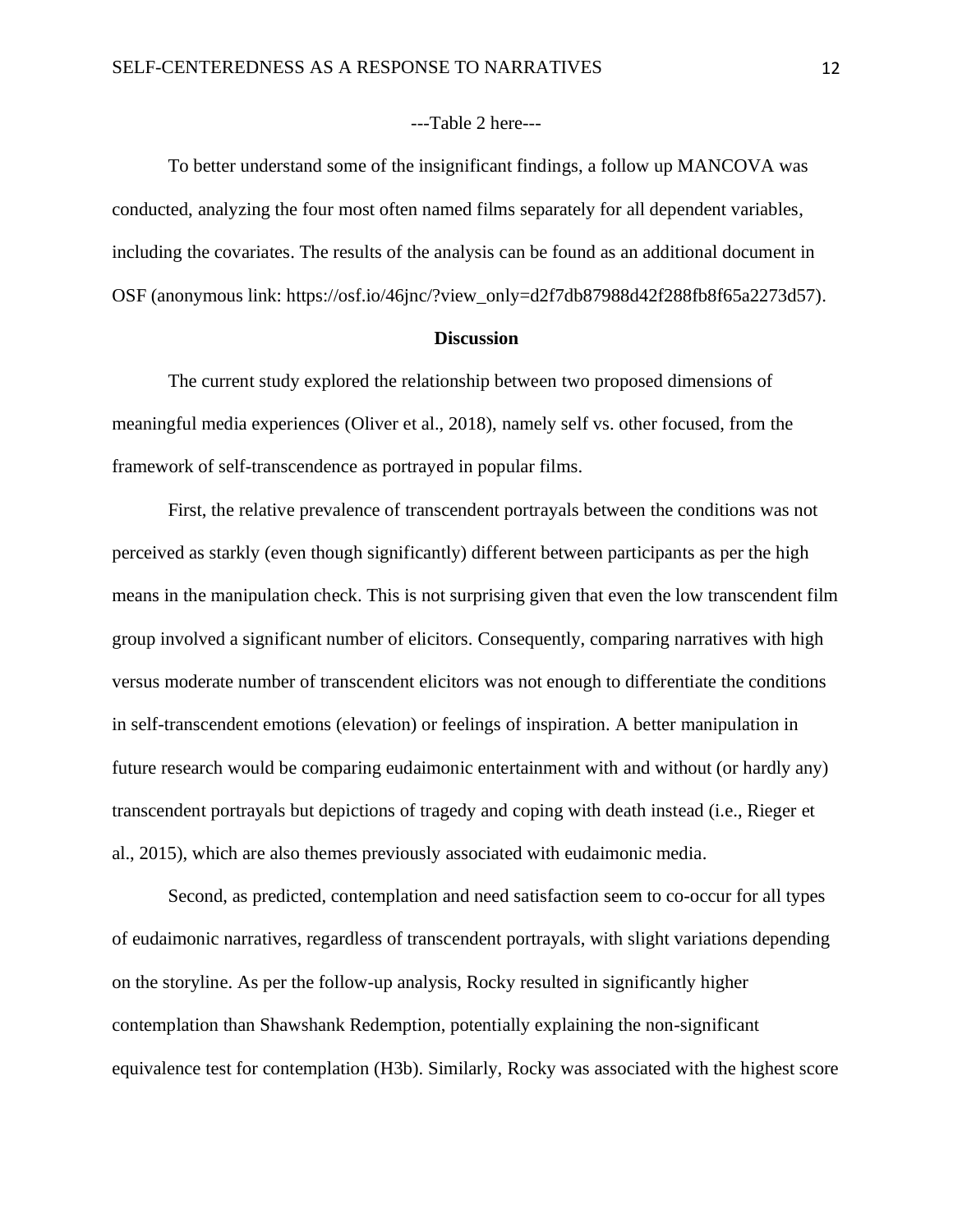in autonomy and competence need satisfaction, and Shawshank Redemption had the lowest score in relatedness need satisfaction compared to all other groups, potentially explaining why the equivalence tests for H3c were not significant (see OSF for follow up results). Thus, the different storylines and varying sample sizes per film make it hard to detect a significant equivalence test. However, the general pattern of findings supports the conceptualization of eudaimonic entertainment as put forth before (Bartsch, 2012; Oliver et al., 2018).

Third, results of the study suggest that the number of self-transcendent elicitors in a narrative may be, however, directly related to mixed affect and reduced self-centeredness. That is, based on previous research (Clayton et al., 2019) it can be suggested that narratives with a large number of transcendent elicitors are more likely to impact emotional flow (Nabi, 2015) in participants, which becomes evident in greater mixed affect. On the contrary, narratives with a lower number of transcendent elicitors (such as Rocky) can still be perceived as inspiring and elevating but they elicit lesser emotional flow as evidenced in low mixed affect (as in Rocky). In fact, Clayton et al. (2019) found greater shifts in positive and negative emotions and cognitive resource allocation after the presentation of a self-transcendent elicitor compared to before the elicitor. Based on the follow-up analysis it can be assumed that there is a threshold of the number of transcendent portrayals that lead to increased emotional flow and mixed affect (i.e., Shawshank Redemption with 71 portrayals did not differ from the high transcendent films as Rocky with 60 portrayals did). Future research is needed to explore the suggested relationship between transcendent portrayals, emotional flow and mixed emotions.

Furthermore, the study suggests a greater self-focus for narratives with less selftranscendent portrayals. This finding not only supports the theoretical argument made by Oliver et al., (2018) according to which eudaimonic entertainment experiences can be differentiated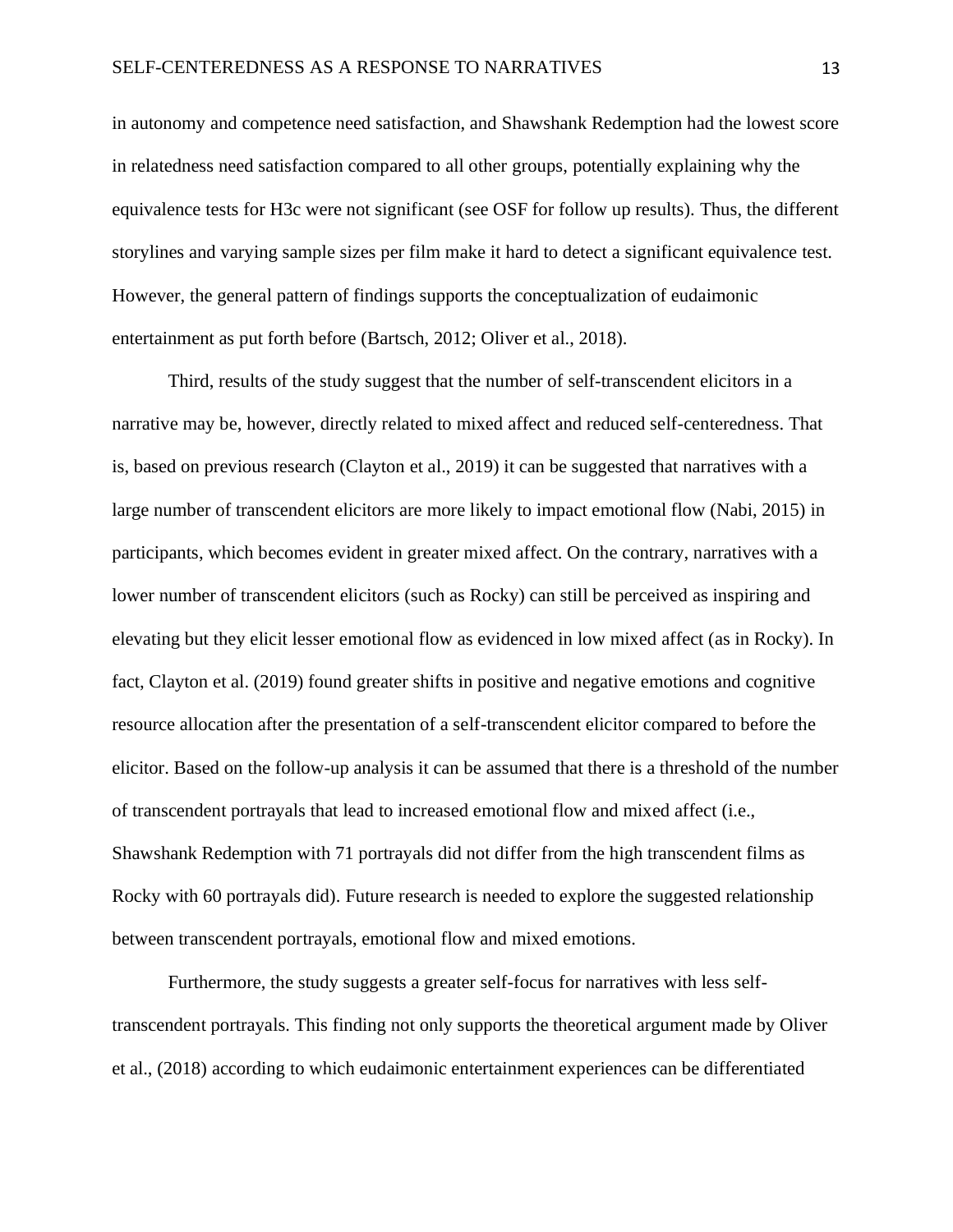based on how much they incline audiences to focus on self-versus others, it also suggests that self-transcendent portrayals are directly correlated with that. Thus, the more characters model self-transcendent behaviors, that is, they portray interconnectedness via appreciation of beauty and excellence or hope, for example, the less likely the viewer thinks they are a special person or think they will never be satisfied until they get all they deserve (self-centeredness). Certainly, the storyline's focus on the heroes' journey as in the war movie Saving Private Ryan and boxing success story Rocky, may also play an important role in the audience's perception of increased self-importance. In contrast, Shawshank Redemption and Forrest gump are heroes with a more interconnected understanding of the self (see also Dambrun & Ricard, 2011). Future research could explore the relationship between the number of transcendent elicitors and self-centeredness while controlling for the hero's journey in the narrative. Also, given the potential impact on memory recall of the films that have been released in very different years, an experimental design with actual film exposure would be important.

In sum, self-transcendent portrayals in eudaimonic narratives could be an important conceptualization for the differentiation between self and other focused entertainment responses.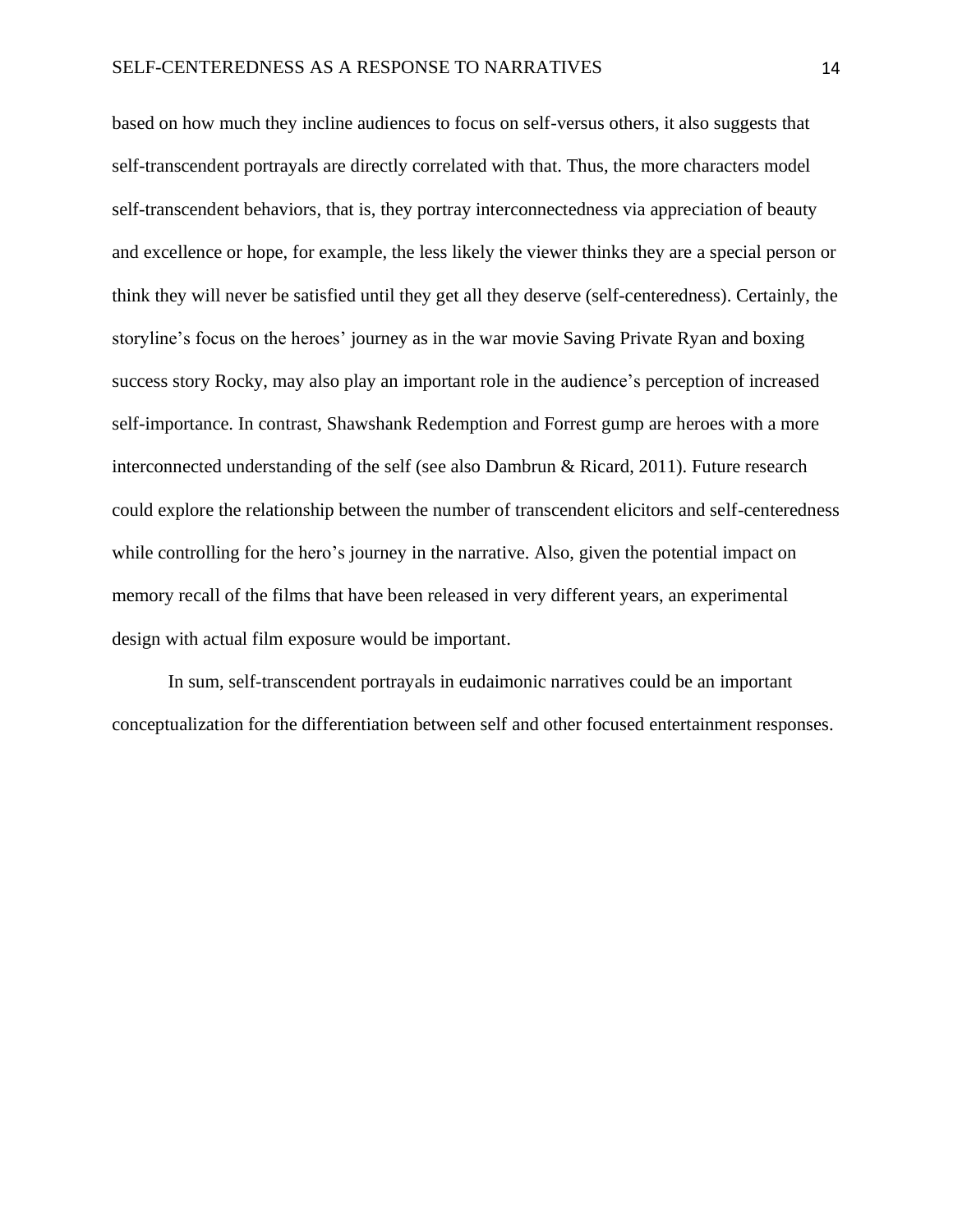#### **References**

- Algoe, S. B., & Haidt, J. (2009). Witnessing excellence in action: The 'other-praising' emotions of elevation, gratitude, and admiration. *Journal of Positive Psychology*, *4*, 105–27. Doi:10.1080/17439760802650519
- Bartsch, A. (2012). Emotional gratification in entertainment experience. Why viewers of movies and television series find it rewarding to experience emotions, *Media Psychology*, 15, 267-302. http://dx.doi.org/10.1080/15213269.2012.693811
- Clayton, R. B., Raney, A. A., Oliver, M. B., Neumann, D., Janicke-Bowles, S.H., Dale, K.R. (2019). Feeling transcendent?: Measuring psychophysiological responses to selftranscendent media content. *Media Psychology*. https://doi.org/10.1080/15213269.2019.1700135
- Dale, K.R., Raney, A., Ji, Q., Janicke, S., Baldwin, J., Rowlett, J., Wang, C., & Oliver, M.B. (2019). Self-Transcendent Emotions and Social Media: Exploring the Content and Consumers of Inspirational Facebook Posts. *New Media & Society*. Online first. [https://doi.org/10.1177/1461444819865720](https://doi.org/10.1177%2F1461444819865720)
- Dale, K. R., Raney, A. A., Janicke, S. H., Sanders, M. S., & Oliver, M. B. (2017a). YouTube for good: A content analysis and examination of elicitors of self-transcendent media. *Journal of Communication*, *67*(6), 897-919.<https://doi.org/10.1111/jcom.12333>
- Dale, K.R., Raney, A.A., Janicke, S., Baldwin, J., Rowlett, J., Wang, C., & Zhao, D. (2017b). Narratives and Self-Transcendent Emotions: A Content Analysis of Inspirational Movies and Television Shows. P*resented at the annual meeting of the National Communication Association, Mass Communication Division, Dallas, TX.*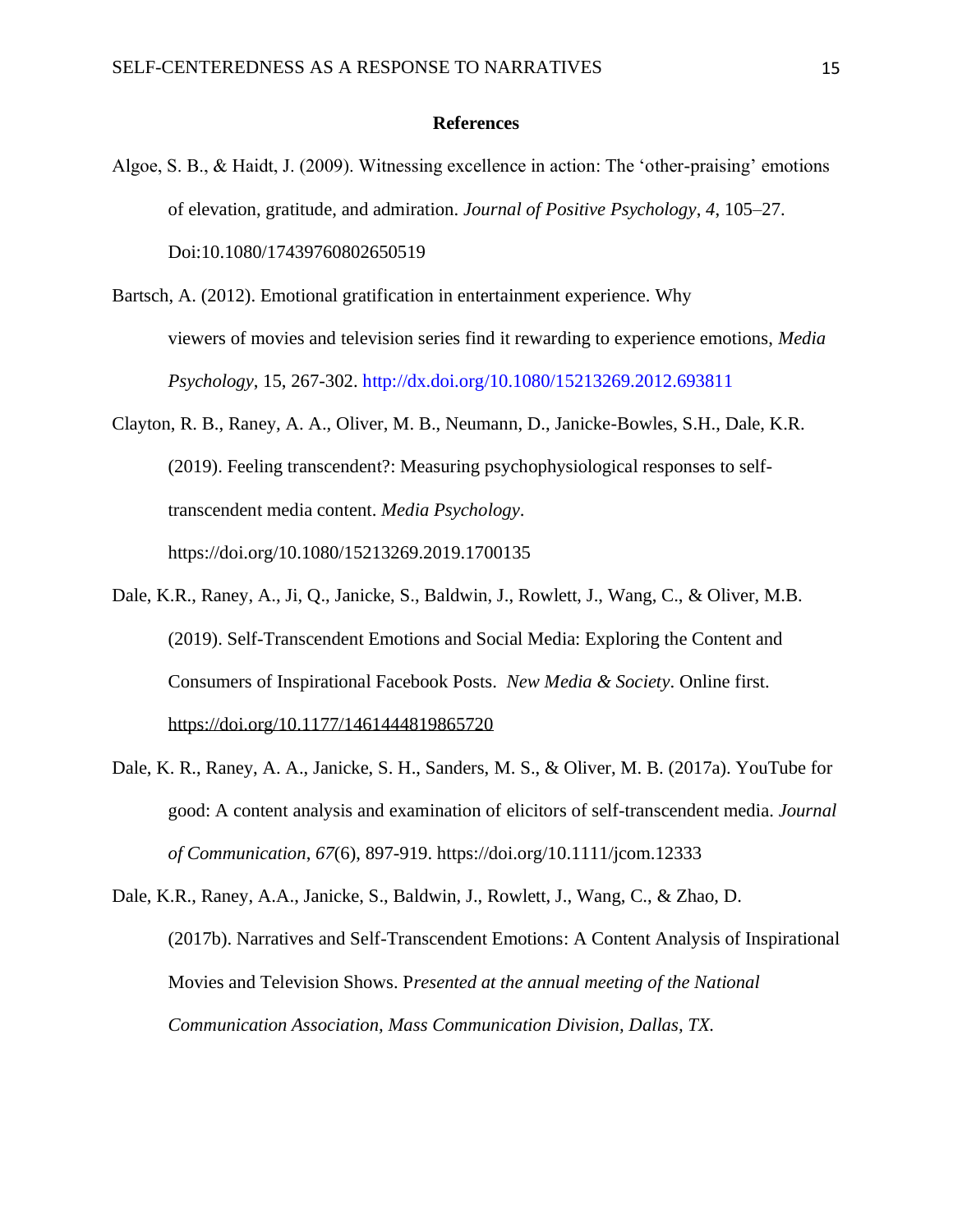- Dambrun, M., & Ricard, M. (2011). Self-centeredness and selflessness: A theory of self-based psychological functioning and its consequences for happiness. *Review of General Psychology, 15*(2), 138–157. [https://doi.org/10.1037/a0023059](https://psycnet.apa.org/doi/10.1037/a0023059)
- Ersner-Hershfield, H., Mikels, J. A., Sullivan, S. J., & Carstensen, L. L. (2008). Poignancy: Mixed emotional experience in the face of meaningful endings. *Journal of Personality and Social Psychology, 94*, 158-167. Doi:10.1037/0022-3514.94.1.158
- Janicke, S. H. & Oliver, M. B. (2017). The relationship between elevation, connectedness and compassionate love in meaningful films. *Psychology of Popular Media Culture, 6*(3), 274-289. [http://dx.doi.org/10.1037/ppm0000105](http://psycnet.apa.org/doi/10.1037/ppm0000105)
- Nabi, R. (2015). Emotional flow in persuasive health messages*. Mass Communication and Society, 30*, 114-124. doi:10.1080/10410236.2014974129
- Oliver, M. B., Raney, A. A., Slater, M. D., Appel, M., Hartmann, T., Bartsch, A., ... & Vorderer, P. (2018). Self-transcendent media experiences: Taking meaningful media to a higher level. *Journal of Communication*, *68*(2), 380-389. <https://doi.org/10.1093/joc/jqx020>
- Oliver, M. B., Hartmann, T., & Woolley, J.K. (2012). Elevation in response to entertainment portrayals of moral virtue. *Human Communication Research, 38*, 360-378. Doi: <https://doi.org/10.1111/j.1468-2958.2012.01427.x>
- Oliver, M. B. & Bartsch, A. (2011). Appreciation of entertainment. The importance of meaningfulness via virtue and wisdom. *Journal of Media Psychology: Theories, Methods, and Applications, 23*, 29-33. [http://dx.doi.org/10.1027/1864-1105/a000029](https://psycnet.apa.org/doi/10.1027/1864-1105/a000029)
- Raney, A. A., Janicke, S. H., Oliver, M. B., Dale, K. R., Jones, R. P., & Cox, D. (2018). Profiling the sources of and audiences for inspiring media content: A national survey. *Mass*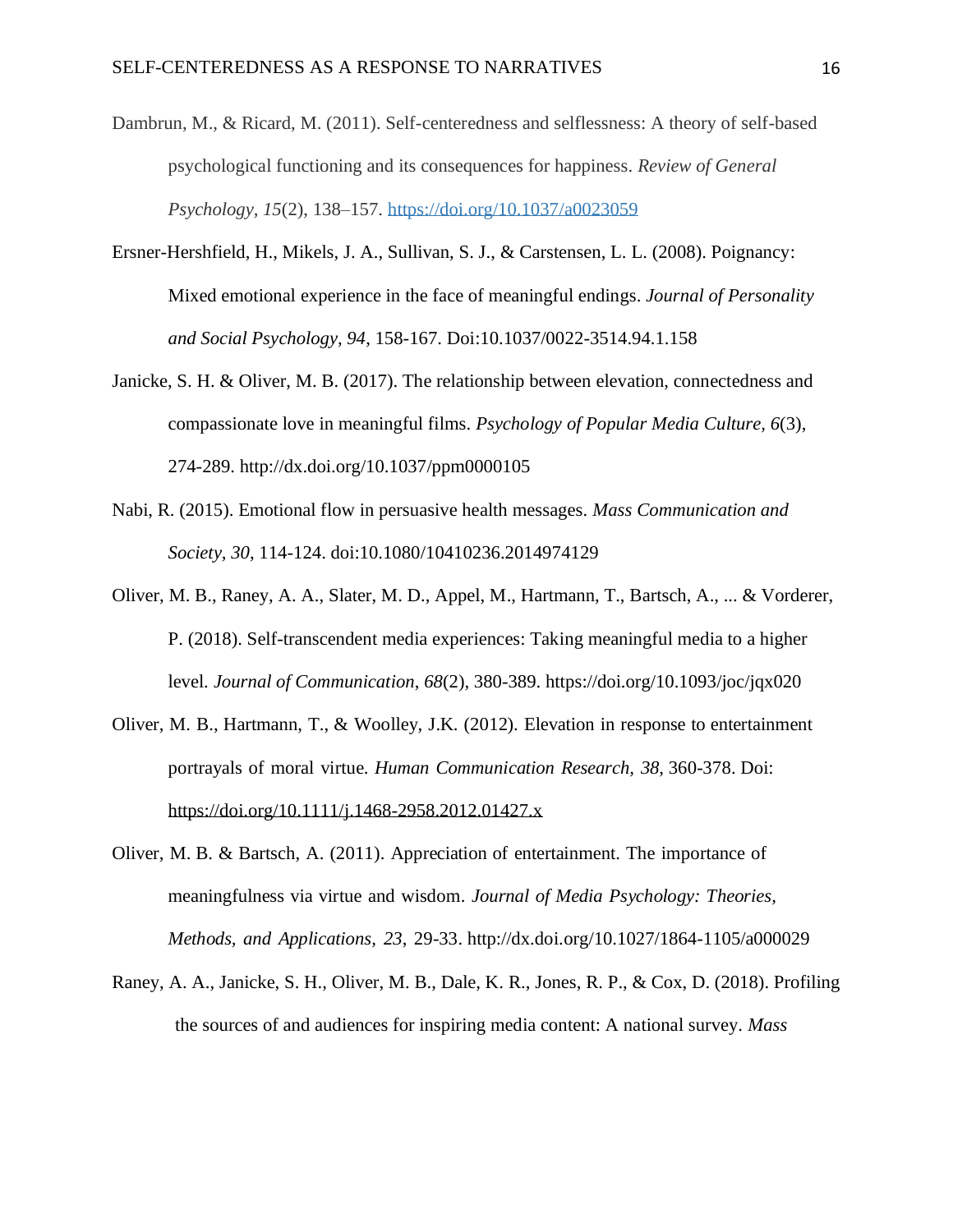*Communication and Society, 21*(3), 296-319*.*

<https://doi.org/10.1080/15205436.2017.1413195>

- Raskin, R., & Terry, H. (1988). A principal-components analysis of the Narcissistic Personality Inventory and further evidence of its construct validity. *Journal of Personality and Social Psychology*, 54, 890–902. [http://dx.doi.org/10.1037/0022-3514.54.5.890](https://psycnet.apa.org/doi/10.1037/0022-3514.54.5.890)
- Reinecke, L., Vorderer, P., & Knop, K. (2014). Entertainment 2.0? The role of intrinsic and extrinsic need satisfaction for the enjoyment of Facebook use. *Journal of Communication, 64*, 417-438. https://doi.org/10.1111/jcom.12099
- Rieger, D., Frischlich, L., Högden, F., Schramm, K., Kauf, R., Tappe, E. (2015). Appreciation in the face of death: Meaningful films buffer against death-related anxiety. *Journal of Communication, 65*, 351-372. https://doi.org/10.1111/jcom.12152
- Schnall, S., Roper, J., & Fessler, D. M. T. (2010). Elevation leads to altruistic behavior. *Psychological Science*, 21, 315-320. Doi: <https://doi.org/10.1177/0956797609359882>
- Thrash, T. M., & Elliot, A. J. (2003). Inspiration as a psychological construct. *Journal of Personality and Social Psychology, 84,* 871-889. [http://dx.doi.org/10.1037/0022-](https://psycnet.apa.org/doi/10.1037/0022-3514.84.4.871) [3514.84.4.871](https://psycnet.apa.org/doi/10.1037/0022-3514.84.4.871)
- Weber, R. & Popova, L. (2012). Testing equivalence in communication research: Theory and application, *Communication Methods and Measures*, 6, 190-213. <https://doi.org/10.1080/19312458.2012.703834>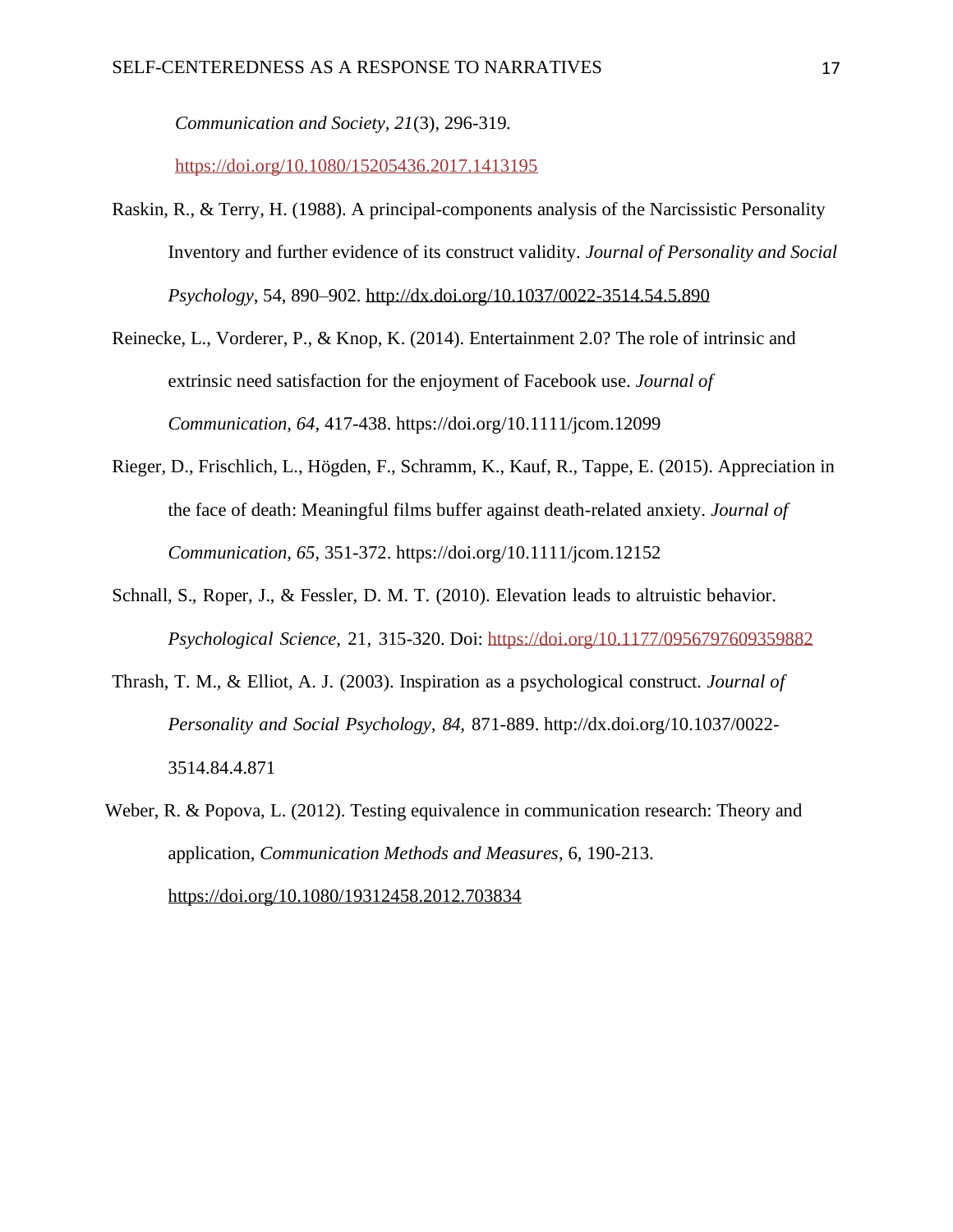## Table 1.

|              | Films                       | % participants | Average     | Number of total  |  |
|--------------|-----------------------------|----------------|-------------|------------------|--|
|              |                             | who            | amount of   | transcendent     |  |
|              |                             | remembered     | film        | portrayals (Dale |  |
|              |                             | this movie the | exposure    | et al., 2017b)   |  |
|              |                             | best           | M(SD)       |                  |  |
| High         | <b>Shawshank Redemption</b> | 25.0           | 3.34(1.29)  | 196              |  |
| transcendent | (1994)                      |                |             |                  |  |
| portrayal    | Forrest Gump (1994)         | 52.4           | 2.07(1.44)  | 183              |  |
| condition    | Rudy (1993)                 | 6.7            | 2.45(1.81)  | 182              |  |
| $(N=164)$    | Facing the Giants (2006)    | 3.0            | 2.60(1.82)  | 180              |  |
|              | The Help $(2011)$           | 9.1            | 2.27(1.22)  | 161              |  |
|              | Milk (2008)                 | 3.7            | 1.33(0.516) | 158              |  |
| Low          | Wild (2014)                 | 1.2            | 1.50(0.707) | 75               |  |
| transcendent | Saving Private Ryan         | 27.6           | 2.22(1.36)  | 71               |  |
| portrayal    | (1998)                      |                |             |                  |  |
| condition    | Rocky (1976)                | 46.0           | 3.11(1.56)  | 64               |  |
| $(N=164)$    | Little Miss Sunshine        | 7.4            | 2.50(1.38)  | 62               |  |
|              | (2006)                      |                |             |                  |  |
|              | Inside Out (2015)           | 16.0           | 2.42(1.45)  | 60               |  |
|              | Steve Jobs (2015)           | 1.8            | 2.33(1.53)  | 42               |  |
|              |                             |                |             |                  |  |

# *Selected Films Per Condition And Number Of Transcendent Character Portrayals*